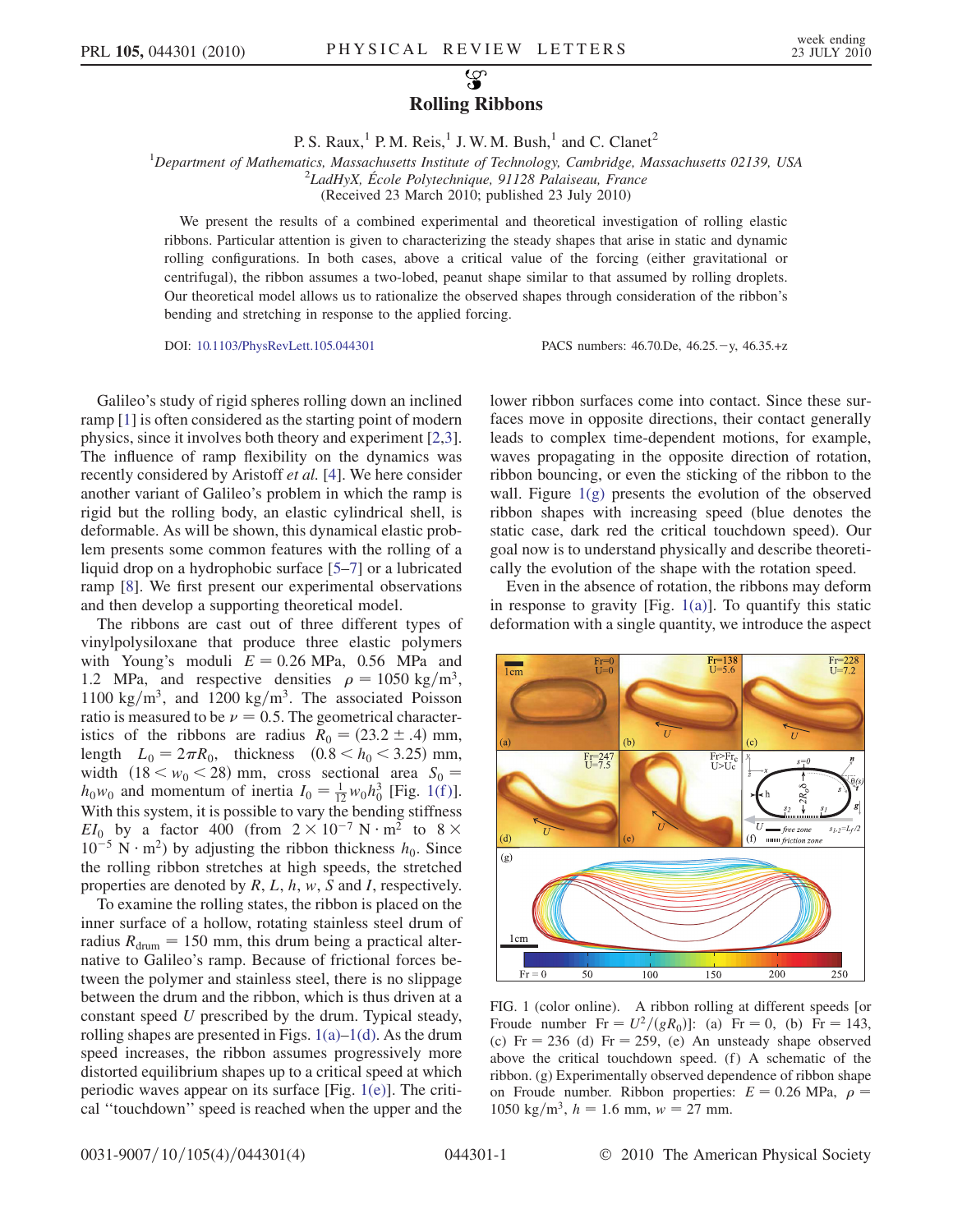ratio  $\delta = \frac{H}{2R_0}$  where H is the height at the middle of the ribbon [Fig. 1(f)]. Note that  $\delta = 1$  when the ribbon is undeformed, and  $\delta = \frac{h}{R_0}$  at touchdown. The balance between gravitational energy  $\rho S_0 R_0^2 g$  and bending energy  $EI_0/R_0$  indicates a characteristic length scale  $L_g$  =  $(EI_0/\rho gS_0)^{1/3}$  beyond which one expects substantial deformation. Small values of  $L_g/R_0$  will be associated with large ribbon deformations, large values with a circular shape. In Fig. [2,](#page-1-0) we present the evolution of the aspect ratio  $\delta$  with  $\Gamma_g = (L_g/R_0)^3$ . In the range  $\Gamma_g > 4$ , the circular shape is only weakly affected by gravity while strong deformations are observed for  $\Gamma_{g} \leq 1$ . Touchdown is achieved at  $\Gamma_g^* = 0.19$ . The observed dependence of static ribbon shape on  $\Gamma_g$  is rationalized in our subsequent theoretical developments.

We observe that, as the speed increases, the rolling ribbon develops a two-lobed shape. A similar behavior has been reported for rotating liquid drops [\[7,](#page-3-5)[9](#page-3-7)]. As the drop rotation speed increases, its shape evolves through a series of axisymmetric forms, from a sphere to an oblate ellipsoid to a torus. However, above a critical speed, the axisymmetric equilibrium shape is no longer adopted [\[10](#page-3-8)[,11\]](#page-3-9), and the drop assumes a two-lobed, peanut shape. The critical rotation speed  $\Omega_L$  above which a drop of radius  $R_L$  loses its axisymmetry is found to scale as  $\sqrt{\gamma_L/\rho_L R_L^3}$ , where  $\gamma_L$  and  $\rho_L$  are the surface tension and density, respectively. This scaling emerges from balancing the destabilizing rotational energy  $\rho_L R_L^5 \Omega_L^2$  with the stabilizing surface energy  $\gamma_L R_L^2$ . Drawing an analogy between the liquid drop and our elastic ribbon suggests that the latter

<span id="page-1-0"></span>

FIG. 2 (color online). Aspect ratio of static ribbons,  $\delta = \frac{H}{2R_0}$ , as a function of their normalized stiffness  $\Gamma_g = \frac{EI_0}{\rho g S_0 R_0^3}$ . The line is deduced by integrating Eq. [\(7](#page-2-0)) with  $Fr = 0$ . For the letters on the curve, we present in the inset the corresponding picture. The theoretical shape obtained through numerical integration of Eq. ([7\)](#page-2-0) is superposed as a thin white dashed line. Scale bars, 10 mm.

will lose its axisymmetric form when its rotational energy  $\rho S_0 R_0^3 \Omega_c^2$  greatly exceeds its elastic energy  $E I_0/R_0$ . Thus, even in the absence of the flattening influence of gravity, one anticipates deformed ribbons for velocities larger than  $\sqrt{E/\rho}h_0/R_0$ . For the ribbon presented in Fig. [1,](#page-0-1) this critical velocity is of the order of 1  $\text{m/s}$ , which is substantially less than that observed experimentally ( $U_c \approx 7.5$  m/s). This discrepancy has motivated the more precise analysis detailed below.

Guided by the scaling analysis, we characterize the ribbon deformation in terms of the parameter  $\Gamma_i$  =  $Eh^2/\rho R_0^2 U^2$  to study the ribbon deformation. We note that stretching is important in our experiments; thus, we define  $\Gamma_i$  in terms of h instead of  $h_0$ . The observed variation of  $\delta$  with  $\Gamma_i$  is reported in Fig. [3.](#page-1-1) In the zero velocity limit ( $\Gamma_i \rightarrow \infty$ ), the aspect ratio tends towards the static value imposed by  $\Gamma_{g}$ . Since the results presented in Fig. [3](#page-1-1) correspond to four different ribbons with four different values of  $\Gamma_g$ , we observe four different asymptotic values. We observe in Fig. [3](#page-1-1) that the aspect ratio differs substantially from its static limit only for  $\Gamma_i \leq 1$ . In the large velocity limit ( $\Gamma_i \rightarrow 0$ ), the deformation increases ( $\delta \rightarrow 0$ ) up until touchdown at  $\Gamma_i^*$ , the value of which depends on  $\Gamma_g$ . Typically,  $\Gamma_i^* \approx 0.02$ . One way to show that  $\Gamma_i^*$  indeed depends on  $\Gamma_g$  is to consider the limit of a ribbon for which  $\Gamma_g = \Gamma_g^*$ . In this limit, touchdown is achieved without any rotation, that is for  $U = 0$  or  $\Gamma_i^* = \infty$ . Apart from this

<span id="page-1-1"></span>

FIG. 3 (color online). Aspect ratio,  $\delta = \frac{H}{2R_0}$ , of different rolling ribbons as a function of the speed parameter  $\Gamma_i = \frac{E h^2}{\rho R_0^2 U^2}$ . Curves correspond to those predicted by Eq. [\(7](#page-2-0)). Circles, squares, diamonds, and triangles correspond to four different ribbons; specifically,  $\Gamma_{g} = 0.278, 0.372, 0.429, 0.488$ .  $E =$ 0.26 MPa for the first three ribbons and  $E = 0.56$  MPa for the last. Inset: Shape comparison for a single ribbon ( $R_0$  = 22.8 mm,  $\Gamma_g = 0.488$ ,  $E = 0.56 \text{ MPa}$  at different rotation speeds: (a)  $Cy = 0.09$ , (b)  $Cy = 0.16$ , (c)  $Cy = 0.20$ , (d)  $Cy =$ 0.25, where  $Cy = \rho U^2/E$ . Dashed curves are computed by integration of Eq. [\(7\)](#page-2-0). Scale bar: 10 mm.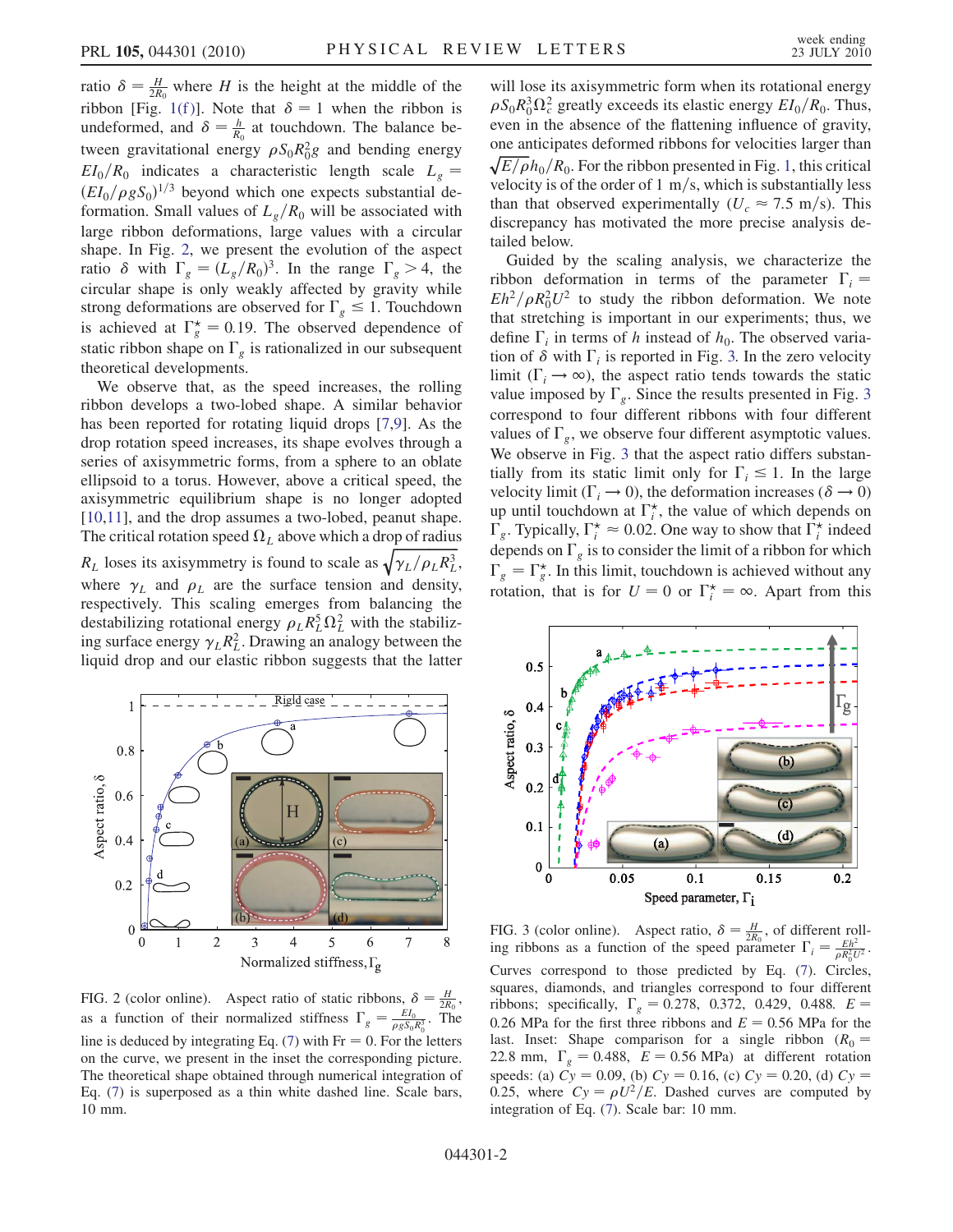dependence of the critical velocity on the initial gravitational deformation of the ribbon, we observe that, qualitatively, the shape transition prompted by centripetal forces is similar to that caused by gravity and presented in Fig. [2.](#page-1-0) We proceed with a quantitative study, by developing a theoretical model that predicts the steady shapes of both static and rolling ribbons.

A schematic diagram of the ribbon system is presented in Fig.  $1(f)$ . The ribbon shape is described in terms of the arc length s along its center line. Let  $n$  be the outward pointing unit vector normal to the ribbon,  $\theta$  the angle between the local tangent vector  $\underline{t}$  and the horizontal unit vector  $e_x$ . Considering the ribbon as a slender elastic structure, the local force and torque balances can be expressed as [[12](#page-3-10)]:

 $F' = -K,$  (1)

<span id="page-2-5"></span><span id="page-2-1"></span>and

$$
EI\theta'' = \underline{F} \times \underline{n},\tag{2}
$$

where  $\overline{F}$  represents the internal forces and  $\overline{K}ds$  the external ones. Primes denote derivatives with respect to s. To integrate this system, we divide the ribbon into two zones where the external constraints  $K$  are different: a contact zone and a free zone. In the free zone  $\left(-L_f/2 \lt s \lt L_f/2,$ where  $L_f$  is the free length), there is no friction, but gravitational and centripetal forces act. In the contact zone ( $|s| > L_f/2$ ), friction pins the ribbon to the drum. Consequently, the ribbon has a small but finite curvature prescribed by that of the drum: its center line is in translation at a constant speed  $U(\frac{R}{R+\frac{h}{2}})$ .

<span id="page-2-2"></span>In the free zone, the external force acting on an infinitesimal element of ribbon has both gravitational and centripetal contributions:

$$
\underline{K} = \rho S \underline{g} + \rho S U^2 \theta' \underline{n}.
$$
 (3)

In order to determine boundary conditions for the vertical and horizontal components of the internal force,  $F<sup>y</sup>$  and  $F<sup>x</sup>$ respectively, we assume that the shape is symmetric with respect to the vertical midplane, an assumption consistent with experimental observations prior to touchdown of the ribbon. It is thus sufficient to consider one half of the ribbon. The symmetry also sets the boundary conditions at the top of the ribbon where the shape must be perpendicular to the axis of symmetry  $(\theta|_{s=0} = 0)$  and where there is no variation of curvature  $(\theta''|_{s=0} = F^y|_{s=0} = 0)$ . We also assume continuity with the contact zone, which is insured by applying additional boundary conditions: a flat contact zone for the static case  $(\theta|_{s=L_f/2}=\pi$  and  $\theta' \big|_{s=L_f/2} = 0$  and a small curvature corresponding to that of the drum for the dynamic case  $(\theta|_{s=L_f/2}=\pi$ arcsin( $\frac{x|_{s=L_f/2}}{R_{\text{drum}}}$ ) and  $\theta'|_{s=L_f/2}=\frac{1}{R_{\text{drum}}}$ ). The internal force can be found by integrating ([1\)](#page-2-1) using ([3\)](#page-2-2),

<span id="page-2-3"></span>
$$
\underline{F}(s) = \begin{pmatrix} F^x \\ F^y \end{pmatrix} = \begin{pmatrix} F^x|_{s=0} + \rho SU^2[\cos\theta|_s - 1] \\ -\rho g S s - \rho SU^2 \sin\theta|_s \end{pmatrix}.
$$
 (4)

Since the tension in the ribbon is equal to the tangential component of the internal force, we have  $F \times t =$  $ES \frac{(ds - ds_0)}{ds_0}$  where  $ds - ds_0$  is the extension of the ribbon. Integrating this equation and combining it with [\(4](#page-2-3)) yields the increase of the ribbon's free length:

<span id="page-2-4"></span>
$$
L_f - L_{f_0} = C_y \int \left[ 1 + \left( \frac{\Phi}{\text{Fr}} - 1 \right) \cos \theta + \frac{\bar{s}}{\text{Fr}} \sin \theta \right] ds_0.
$$
\n(5)

Here,  $\bar{s} = \frac{s}{R_0}$  denotes the nondimensional curvilinear coordinate, and  $L_{f_0}$  the free length at rest. The Cauchy number  $C_y = \frac{\rho U^2}{E}$  indicates the relative magnitude of inertial and stretching forces while the Froude number  $Fr = \frac{U^2}{gR_0}$  expresses that of inertia and gravity. Finally,  $\Phi = \frac{F^x|_{s=0}}{\rho g S R_0}$  is the ratio between the tension at rest and gravity. This tension depends on the natural curvature of the ribbon. Since our ribbons are molded, their natural curvature is close to  $1/R<sub>0</sub>$ and the tension is close to zero in the absence of gravity. In our numerical integration, we take this information into account by choosing the smallest possible value of  $\Phi$ .

Since  $\theta$  varies from 0 to  $2\pi$  along the free length, the cosine and sine terms in [\(5](#page-2-4)) are much smaller than the constant after integration; thus, the stretching is uniform to leading order. In the contact zone, where there is no sliding, we extend the assumption of uniform stretching over the whole ribbon, so the total extended length  $L$  is given by

$$
L = (1 + C_y)L_0.
$$
 (6)

<span id="page-2-6"></span>The variation of thickness due to transverse stretching is deduced from the Poisson ratio,  $\nu = 0.5$ : since our polymer conserves volume, the ribbon thickness,  $h = h_0(1 \nu C<sub>v</sub>$ ), necessarily decreases with increasing speed. In order to determine the shape of the free length, we substitute [\(4\)](#page-2-3) into ([2](#page-2-5)), which after nondimensionalization yields

<span id="page-2-0"></span>
$$
(1 - \nu C_y)^2 \Gamma_g \theta'' = (\text{Fr} - \Phi) \sin \theta - \bar{s} \cos \theta \qquad (7)
$$

where  $\Gamma_g = \frac{E I_0}{\rho g S_0 R_0^3}$  again prescribes the relative magnitudes of bending and gravity.

We use a combined fourth and fifth order explicit Runge-Kutta method to integrate [\(7\)](#page-2-0) numerically between  $s = 0$  and the first value of s that satisfies the condition s +  $|x|_s = L/2$  where L is the stretched length given by ([6\)](#page-2-6). We use a shooting method, and close the system by adjusting the values of  $\Phi$  and  $\theta'|_{s=0}$  to match the slope  $\theta|_{s=L_f/2}$  and curvature  $\theta' \big|_{s=L_f/2}$  of the substrate at the edge of the contact zone. We thus obtain the ribbon shape,  $\theta(s)$ , by integrating ([7](#page-2-0)) with no fitting parameter.

We first compare our model and experiments in the static  $(Fr = 0)$  case. In Fig. [2](#page-1-0), we present the shapes calculated